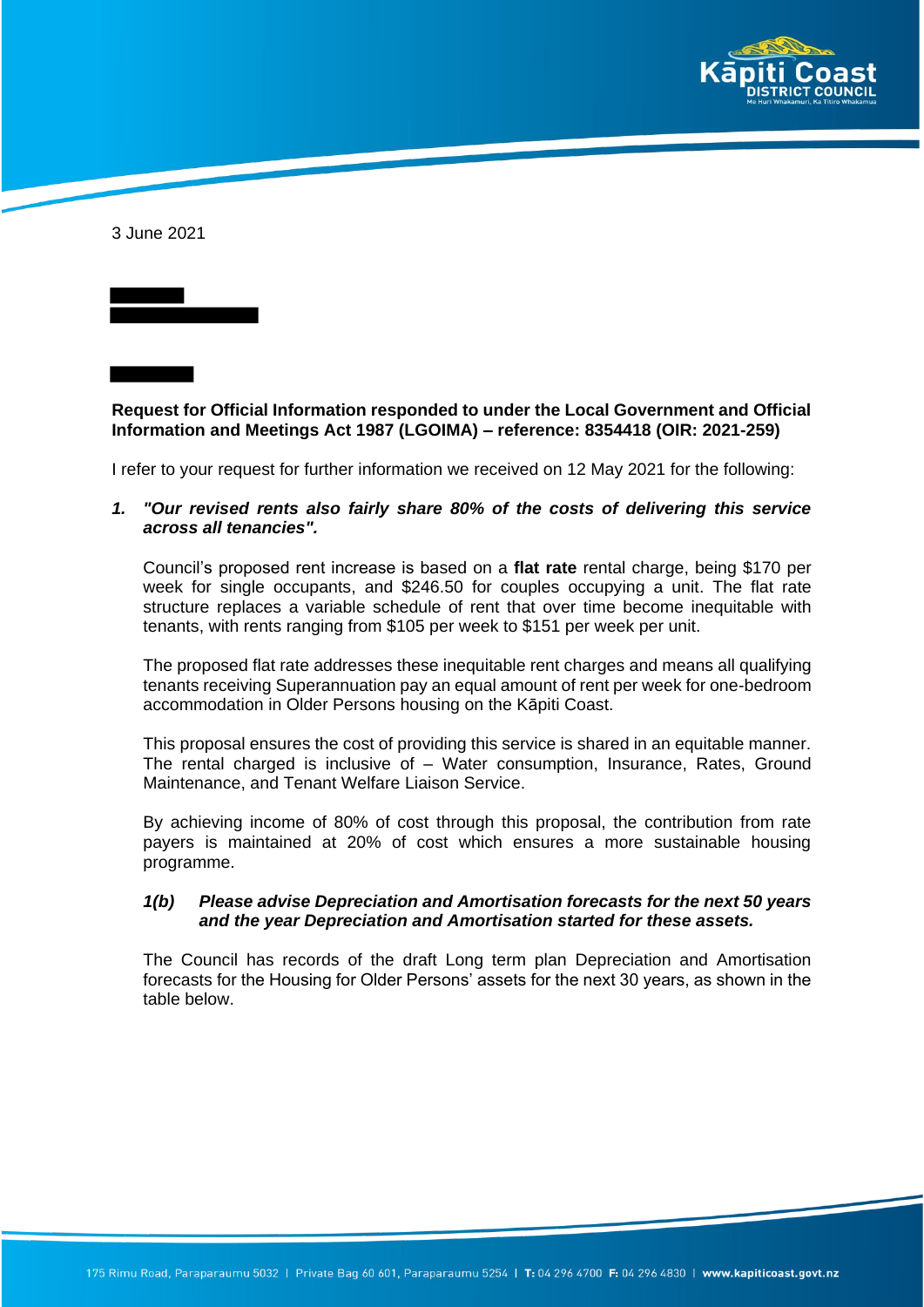| Lif Depledation and Anior (Isation (Drait) |              |              |              |              |              |             |              |             |              |
|--------------------------------------------|--------------|--------------|--------------|--------------|--------------|-------------|--------------|-------------|--------------|
| LTP                                        | <b>LTP</b>   | <b>LTP</b>   | <b>LTP</b>   | <b>LTP</b>   | LTP          | LTP         | <b>LTP</b>   | LTP         | LTP          |
| 2021-22                                    | 2022-23      | 2023-24      | 2024-25      | 2025-26      | 2026-27      | 2027-28     | 2028-29      | 2029-30     | 2030-31      |
| (Draft)                                    | (Draft)      | (Draft)      | (Draft)      | (Draft)      | (Draft)      | (Draft)     | (Draft)      | (Draft)     | (Draft)      |
| 406.721                                    | 474,285<br>S | 532,976      | 565,579<br>s | 605,293<br>s | 641,981<br>S | 617,081     | 651,140<br>s | 688,303     | 602,811<br>s |
| <b>LTP</b>                                 | <b>LTP</b>   | <b>LTP</b>   | LTP          | <b>LTP</b>   | <b>LTP</b>   | LTP         | <b>LTP</b>   | <b>LTP</b>  | <b>LTP</b>   |
| 2031-32                                    | 2032-33      | 2033-34      | 2034-35      | 2035-36      | 2036-37      | 2037-38     | 2038-39      | 2039-40     | 2040-41      |
| (Draft)                                    | (Draft)      | (Draft)      | (Draft)      | (Draft)      | (Draft)      | (Draft)     | (Draft)      | (Draft)     | (Draft)      |
| 643,970                                    | 762,832<br>S | 807,346<br>S | 796,322<br>S | 890,984      | 900,951<br>s | 893,481     | 981,411<br>S | \$1,042,476 | \$1,089,352  |
| <b>LTP</b>                                 | <b>LTP</b>   | <b>LTP</b>   | LTP          | <b>LTP</b>   | <b>LTP</b>   | LTP         | <b>LTP</b>   | LTP         | <b>LTP</b>   |
| 2031-32                                    | 2032-33      | 2033-34      | 2034-35      | 2035-36      | 2036-37      | 2037-38     | 2038-39      | 2039-40     | 2040-41      |
| (Draft)                                    | (Draft)      | (Draft)      | (Draft)      | (Draft)      | (Draft)      | (Draft)     | (Draft)      | (Draft)     | (Draft)      |
| \$1,217,408                                | \$1,217,397  | \$1,244,072  | \$1,341,953  | \$1,350,364  | \$1,358,977  | \$1,477,093 | \$1,493,182  | \$1,523,550 | \$1,668,223  |

 **LTP Depreciation and Amortisation (Draft)**

The Council's fixed asset records in our current system only date back to 2002. All units have been depreciating since 2002 except the new units in Kirk Street which began in 2011 and Eatwell Avenue which started in 2004.

# *2. Please advise how the proposed increases of \$170 per week (single) and \$246.50 (couple) were calculated.*

The weekly rental charge was calculated taking the following into account:

## **a. Rental revenue achieving 80% of cost**

The initial step in determining a weekly rent that achieves revenue of 80% of costs used a calculation dividing the total outgoing costs by the number of pensioner units (118).

## **b. Affordability**

It was important to ensure rent (the cost of accommodation) being charged could meet the "affordable" test commonly accepted which is rent per week, could be no more than 30% of total household income. This measure is applied by other local authorities and housing entities in the business of providing affordable "unsubsidised" accommodation.

#### **c. Total household income**

Total household income was calculated by combining available government income to tenants which is Superannuation for Individual / Couple rates with additional support entitlement by way of Accommodation Supplement which is assessed on application on a case by case basis.

## *3. As this proposal is in regard to the long-term plan 2021-41 - is this increase a forecast for what the rents will cost in 2041?*

Over the long term there are a number of influencing factors that contribute to rent setting within a local government context, including the decision making of the council at the time. Any decision made during this long-term plan process will apply for a minimum of three years.

# *4. Finally - OIR response to my letter and the questions asked in that letter (ref. 2114494) would be much appreciated.*

All our 118 units are one bedroom, that can accommodate a couple or single occupant, and we are using the model of 30% affordability and 80% of costs across all tenancies.